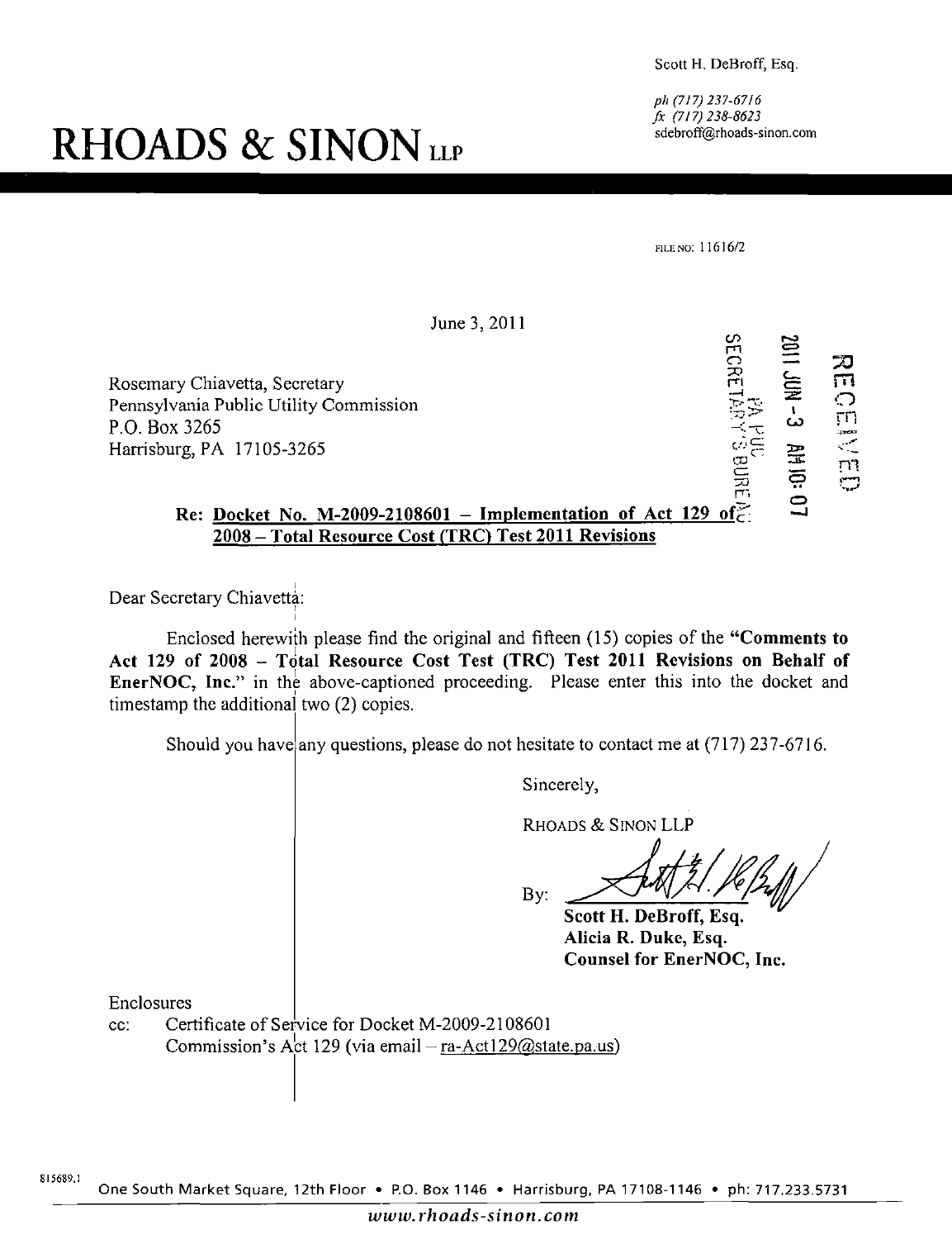## **COMMONWEALTH OF PENNSYLVANIA PENNSYLVANIA PUBLIC UTILITY COMMISSION**

**IMPLEMENTATION OF ACT 129 OF 2008 - TOTAL RESOURCE COST (TRC) TEST 2011 REVISIONS** 

**Docket No. M-2009-2108601** 

### **COMMENTS TO ACT 129 OF 2008 - TOTAL RESOURCE COST (TRC) TEST 2011 REVISIONS ON BEHALF OF ENERNOC, INC.**

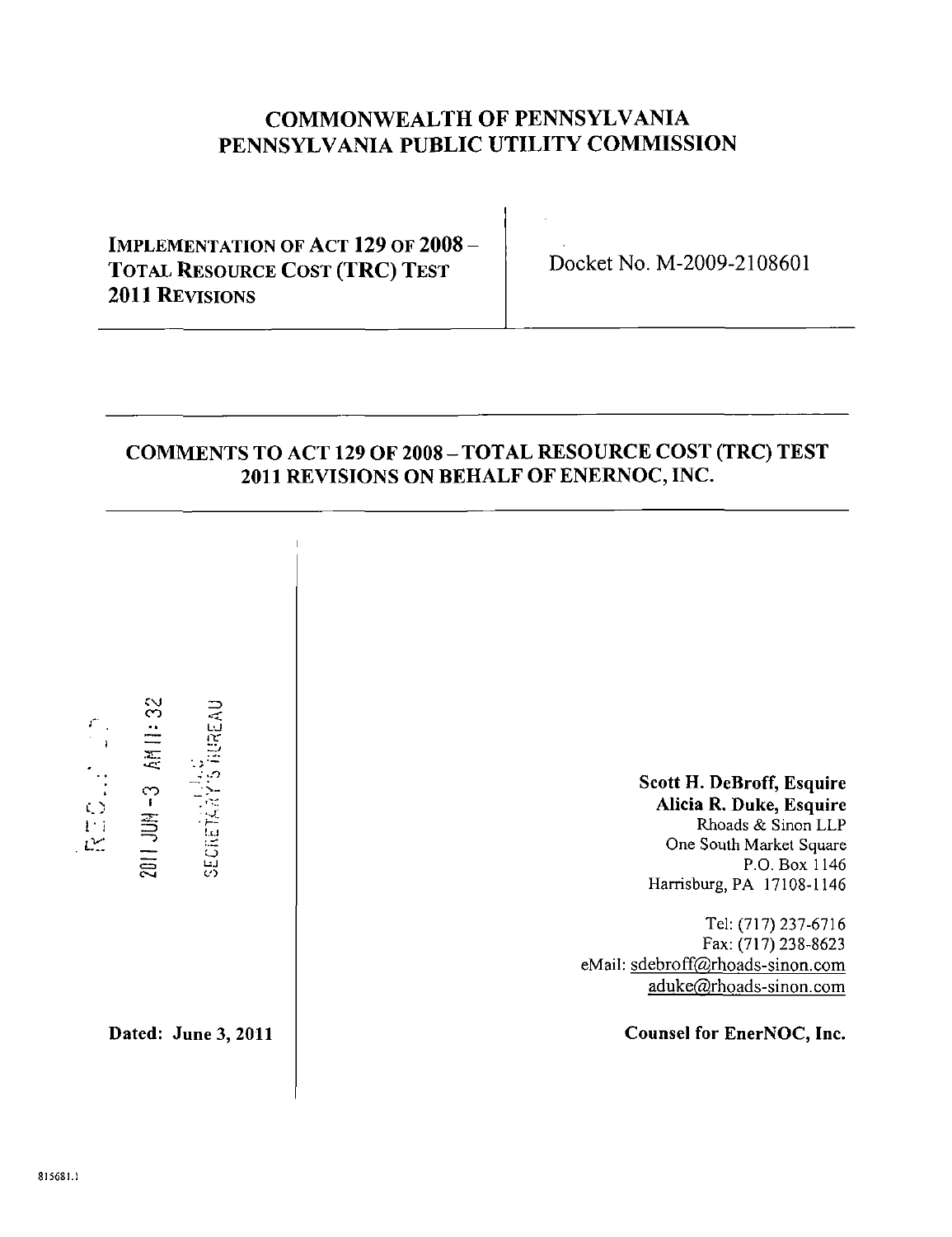### **COMMONWEALTH OF PENNSYLVANIA PENNSYLVANIA PUBLIC UTILITY COMMISSION**

## **IMPLEMENTATION OF ACT 129 OF 2008 - TOTAL RESOURCE COST (TRC) TEST 2011 REVISIONS**

**Docket No. M-2009-2108601** 

### **COMMENTS TO ACT 129 OF 2008 - TOTAL RESOURCE COST (TRC) TEST 2011 REVISIONS ON BEHALF OF ENERNOC, INC.**

**AND NOW COMES, EnerNoc, Inc ("EnerNOC" ) by and through its counsel, Scott H.**  DeBroff, Esquire and Alicia R. Duke, Esquire of Rhoads & Sinon LLP, for the purpose of DeBroff, Esquire and Alicia R. Duke, Esquire of Rhoads & Sinon LLP, for the purpose of these "Comments" with respect to this proceeding before the Commonwealth of Pennsylvania these "Comments" with respect to this proceeding before the Commonwealth of Pennsylvania Public Utility Commission ("PUC" or the "Commission") pursuant to 52 Pa. Code §§ 5.71-5.74. Public Utility Commission ("PUC" or the "Commission") pursuant to 52 Pa. Code §§ 5.71-5.74. In support of the following the following: Energy the following: Energy the following: Energy the following: E

1. EnerNOC is a leading provider of clean and intelligent energy management applications and services for the smart grid, which include comprehensive demand response and energy efficiency applications and services. EnerNOC manages a demand response (DR) portfolio of over 6,300 MW from over 3,900 commercial, institutional, and industrial end-use customers across more than 10,100 sites. EnerNOC actively participates in a range of capacity, energy, and ancillary services markets, and is an active Aggregator of Retail Customers (ARC)2 in the demand response programs of ISO New England, New York ISO, ERCOT and PJM, among other ISOs/RTOs. In addition, EnerNOC partners with utilities both inside ISO/RTO regions and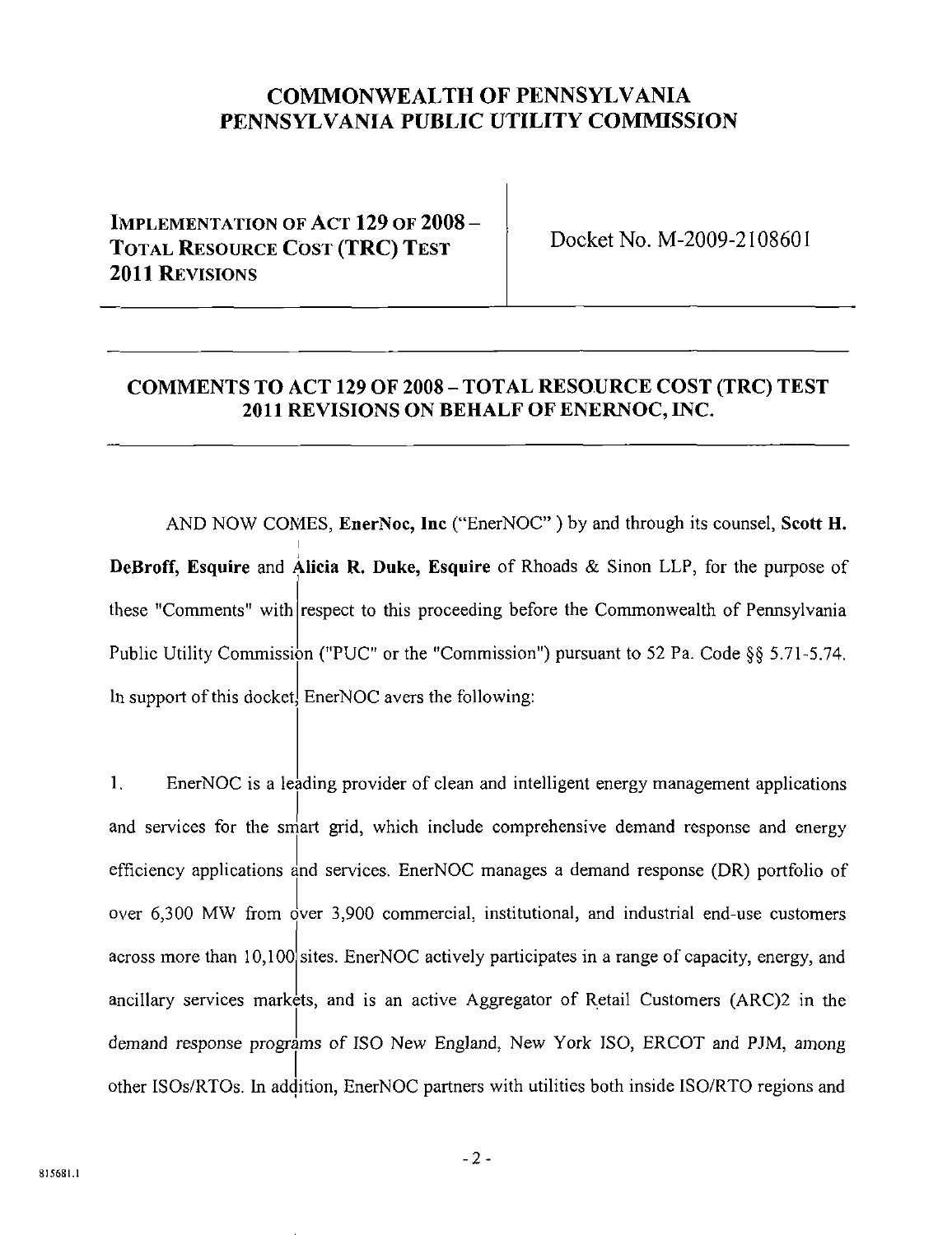in traditionally regulated'markets to provide cost effective and reliable demand side management services to utilities and their customers.

2. EnerNOC operates specifically in the Commonwealth of Pennsylvania as a Conservation Services Provider. As a Conservation Services Provider, EnerNOC provides commercial, industrial and institutional organizations with demand response and energy efficiency services. By letter dated July 2, 2009, the PUC also approved EnerNOC's Application to register as an Act 129 Conservation Service Provider. A primary focus of EnerNOC's service is support for small to medium size commercial and small industrial and institutional customers and the cost of metering is a primary determinant of the customers who can be cost-effectively served.

3. EnerNOC has participated in the other related Act 129 proceedings. EnerNOC participated as a party in all of the Energy Efficiency and Conservation Plan proceedings for each Pennsylvania investor owned utility.

4. On May 6, 2011, a Tentative Order was entered in this proceeding seeking comments on the proposed additions and updates to the PA TRC test.

5. EnerNOC would like to submit the following Comments in response to the proposed changes found in Section A, Demand Response, on Pages  $7 - 15$  of the Tentative Order.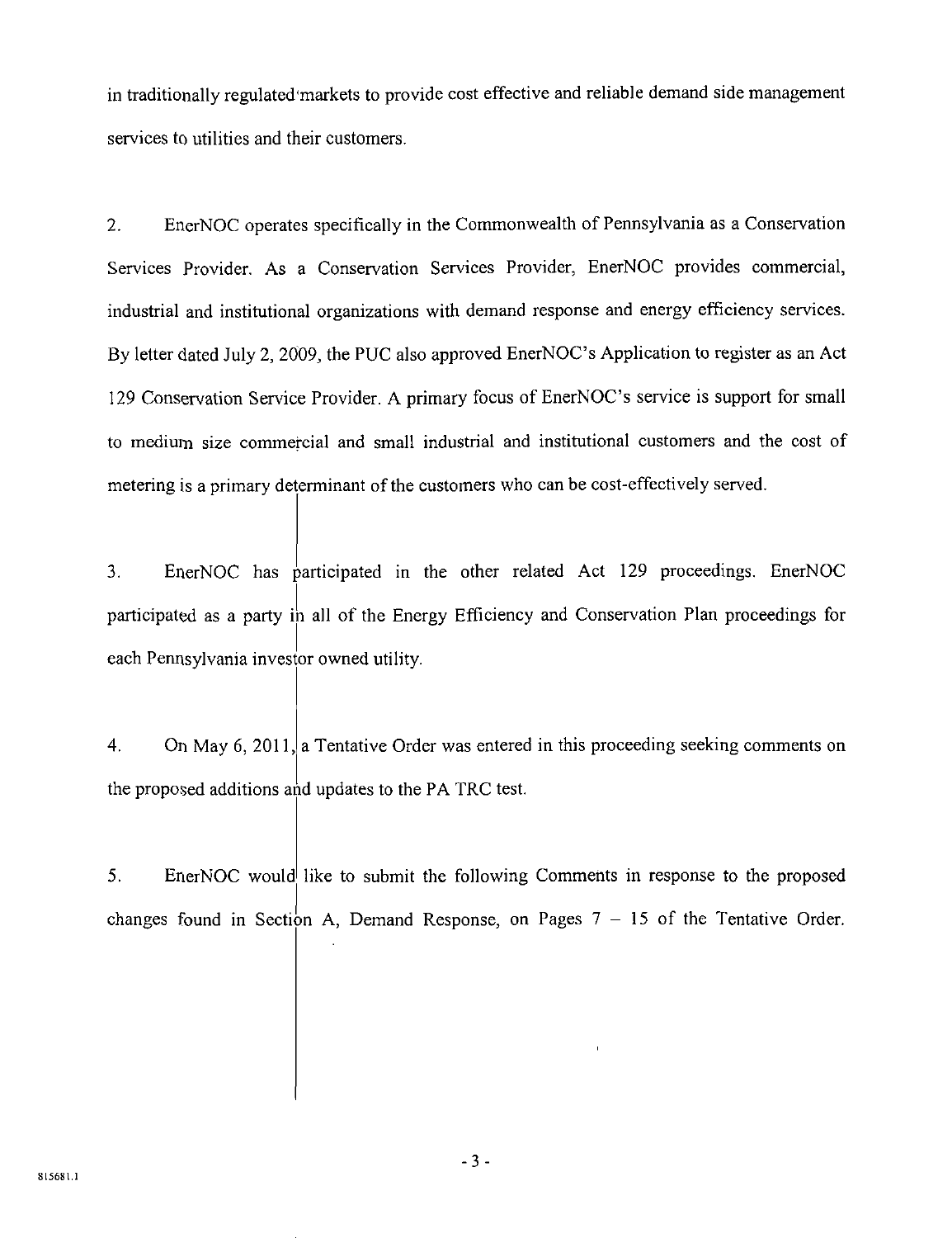6. EnerNOC's counsel and parties to whom all correspondence and pleadings in this docket

should be directed to are:

#### **SCOTT H. DEBROFF, ESQUIRE ALICIA R. DUKE, ESQUIRE**

RHOADS & SINON LLP ONE SOUTH MARKET SQUARE P.O. Box 1146 HARRISBURG, PA 17108-1146

TEL: (717)237-6716 FAX: (717) 238-8623 EMAIL: SDEBROFF@RHOADS-SINON.COM EMAIL: ADUKE@RHOADS-SINON.COM

#### **AARON BREIDENBAUGH**

DIRECTOR OF REGULATORY AFFAIRS ENERNOC, INC. 101 FEDERAL STREET, SUITE 1100 BOSTON, MA 02110

TEL: (617)224-9918 FAX:(857)221-9418 EMAIL: ABREIDENBAUGH@ENERNOC.COM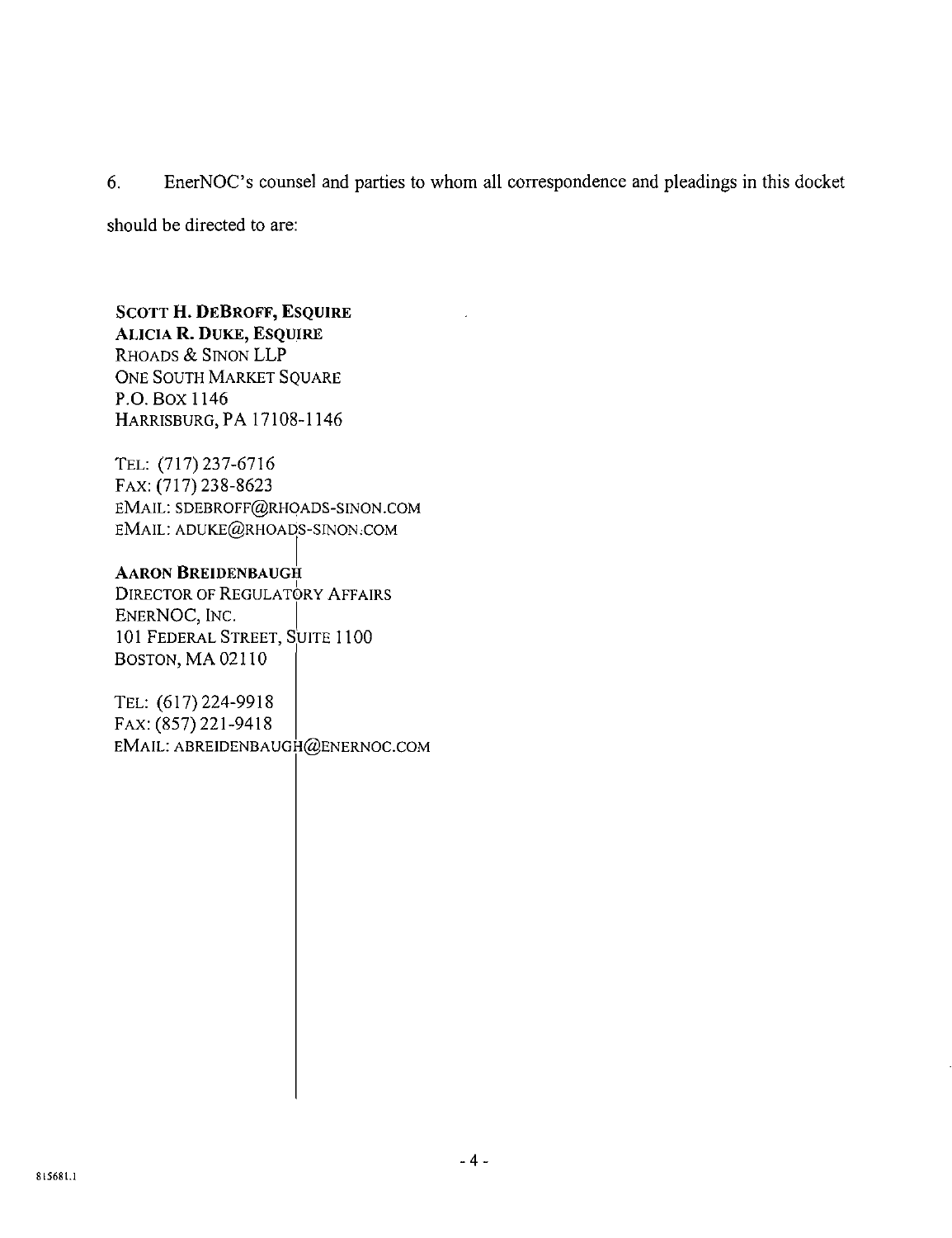#### COMMENTS TO ACT 129 TRC TEST - SECTION A (DEMAND RESPONSE)

EnerNOC first expresses its appreciation for the Commission's efforts to solicit stakeholder input. The issues addressed in the Proposed Order are significant and we appreciate the opportunity to provide our comments and suggestions.

As noted above, EnerNOC is actively involved in the Commonwealth's Act 129 demand response programs as a registered Conservation Services Provider. EnerNOC is also very active as a Curtailment Services Provider in the PJM demand response programs.

PJM is EnerNOC's largest market, and Pennsylvania is the most important state in that market, with over 1,000 MW of demand response resources currently participating in the PJM emergency DR programs. We expect that many existing participants in PJM's emergency DR programs will also participate, through EnerNOC, in the demand response programs offered by the Commonwealth's Electric Distribution Companies (EDCs.).

EnerNOC's comments are focused solely on the Commission's tentative determination that payments from PJM for participation in its emergency DR programs be treated differently, depending on whether the payments come through an EDC or a CSP.

This Commission has a long history of supporting competition in many aspects of the industries that it regulates, including the EE&C programs operated by the EDCs. We are concerned that the Proposed Order has the potential to create anti-competitive results.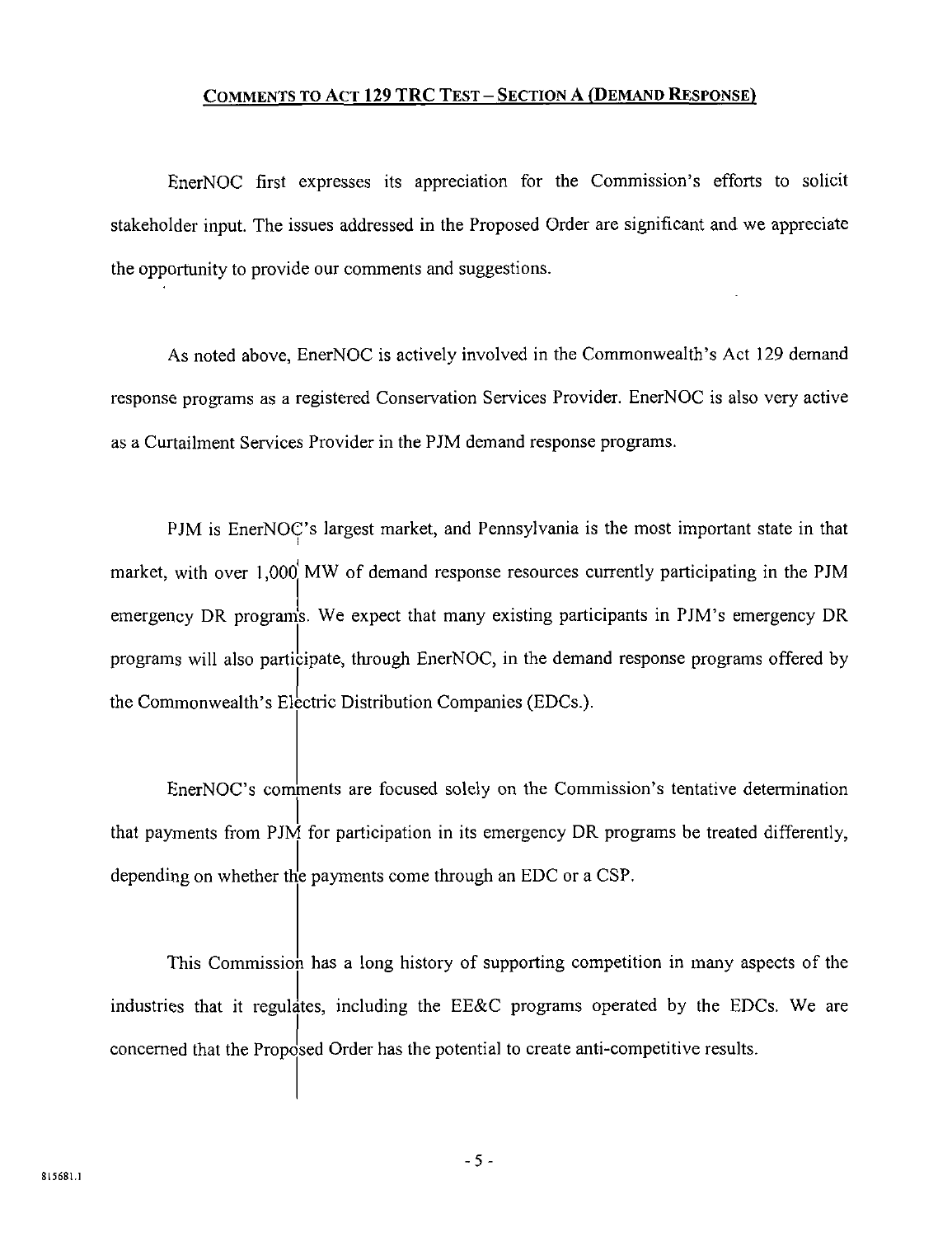Simply put, the proposed treatment of PJM payments (which are likely to be very significant) threatens to artificially tilt the playing field heavily toward EDC-run DR programs.

EnerNOC believes that the EDC DR programs should rise or fall, and be continued or not, based upon the best estimates of their cost-effectiveness. Two programs, one run by an EDC and another by a CSP under contract to an EDC, both of which achieve the exact same peak load reductions, at the exact same costs, with the exact same revenues from PJM, should receive the exact same cost effectiveness score. The EDC program should not be favored simply because it gets to count the CSP revenues and the CSP does not.

The basis for the disparate treatment in the Proposed Order appears to be the perceived lack of transparency of the level of payments to customers between EDCs and CSPs. The Commission appears to reason that because it does not know with certainty what fraction of each PJM dollar is going to each end use customer, that the assumption should be that none of the money is going to customers. This logic is facially unreasonable.

The Commission can be 100% certain that customers not adequately compensated for undertaking the substantial and frequent demand reductions required under the Act 129 programs will not provide those reductions. This is true regardless of whether the payments flow from an EDC or a CSP. Inadequately paid customers will not respond.

Similarly, both EDCs and CSPs will incur significant costs to develop and implement their programs, and there are significant costs to implement Act 129 programs with a high frequency of dispatch, relative to the costs of implementing PJM's much less rigorous programs.

It is not clear why the Commission's statement, at page 10 of the Order, that CSPs must retain a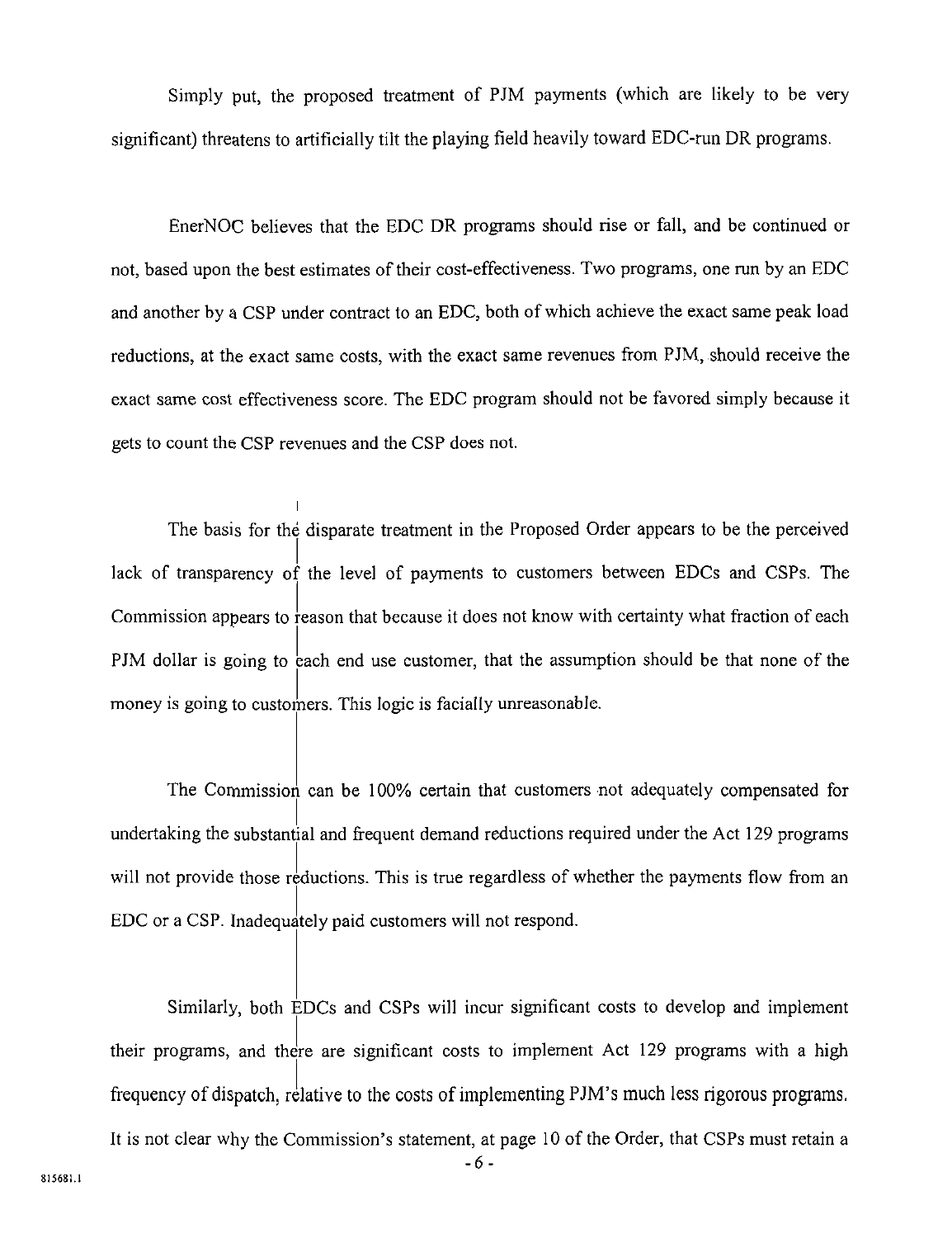portion of the PJM costs to conduct their business, is not just as true for the EDCs. Thus, it is not clear why this should form a basis for discriminating between the two provider options.

CSPs assume many risks when they offer to provide firm services to the EDCs and they are required to provide firm assurances that they can meet their obligations, yet CSPs cannot typically pass these risks of non-performance onto their customers (CSPs have found that customers will participate at much lower levels if penalties are passed on.) The assumption of that risk has value and that value is accounted for as a component of the portion of the EDC and PJM payments the CSP retains.

EnerNOC has built a best-in-class, award-winning infrastructure of hardware, software, and above all highly skilled people that enable it to deliver thousands of MWs over hundreds of events at a performance level that is consistently over 100%. Some of that infrastructure is paid for by EnerNOC's retained share of PJM payments and some will be paid for by its retained share of Act 129 contract payments, but it is those retained payments that allow us to costeffectively offer the firm and reliable service  $\div$  the benefits  $-$  that the EDCs are purchasing on the ratepayers' behalf.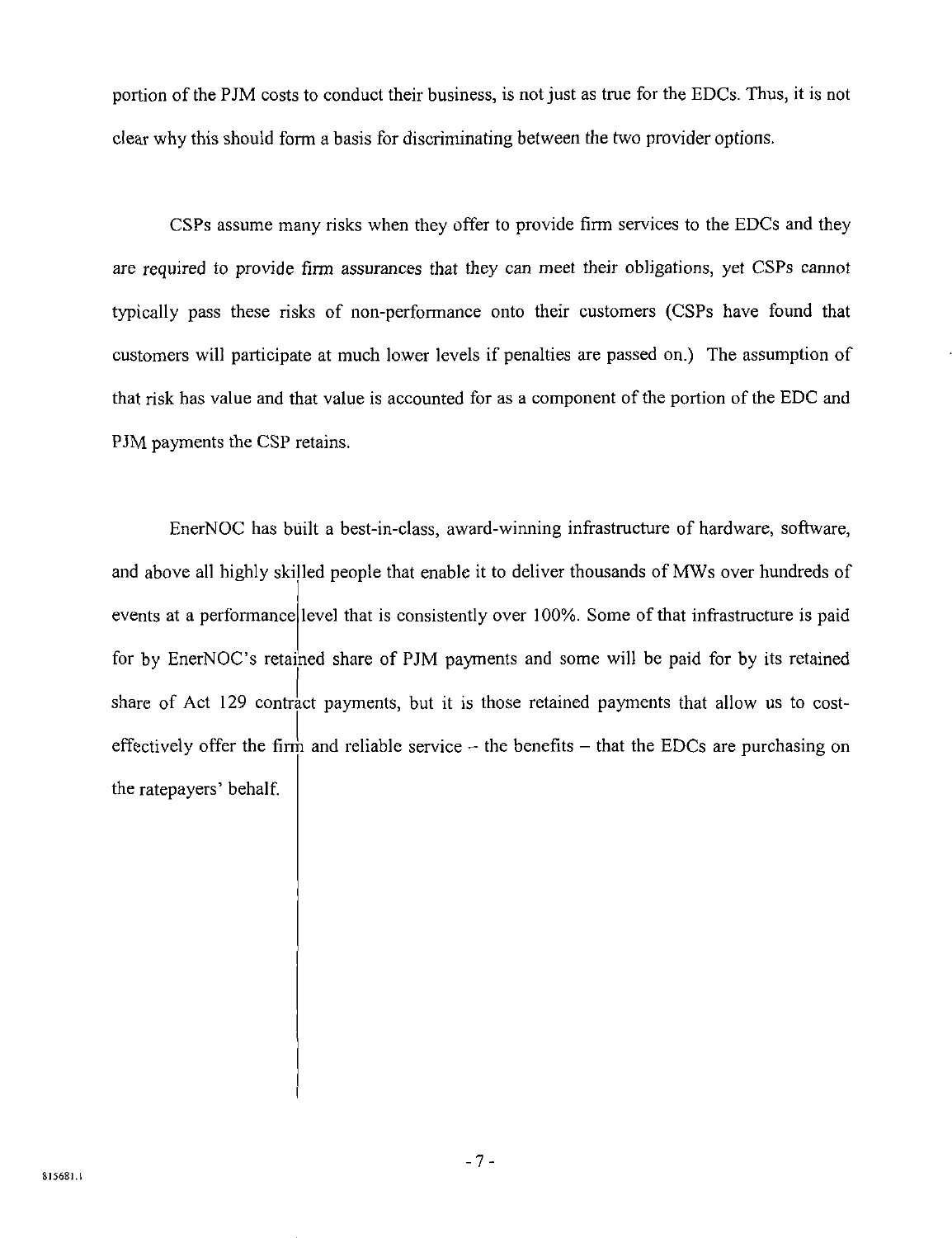WHEREFORE, EnerNOC respectfully requests that the Pennsylvania Public Utility Commission enter these Comments to Section A, Demand Response, of the May 6, 2011 Tentative Order into the record and consider modifications to the revisions in line with our comments.

Respectfully submitted.

By:

**SCOTT H. DEBROFF, ESQUIRE ALICIA R. DUKE, ESQUIRE**  RHOADS & SINON LLP ONE SOUTH MARKET SQUARE P.O. Box 1146 HARRISBURG, PA 17108-1146

TEL: (717)237-6716 FAX: (717) 238-8623 EMAIL: sdebroff@rhoads-sinon.com EMAIL: aduke@rhoads-sinon.com

**DATED: JUNE 3,2011** 

**COUNSEL FOR ENERNOC, INC.**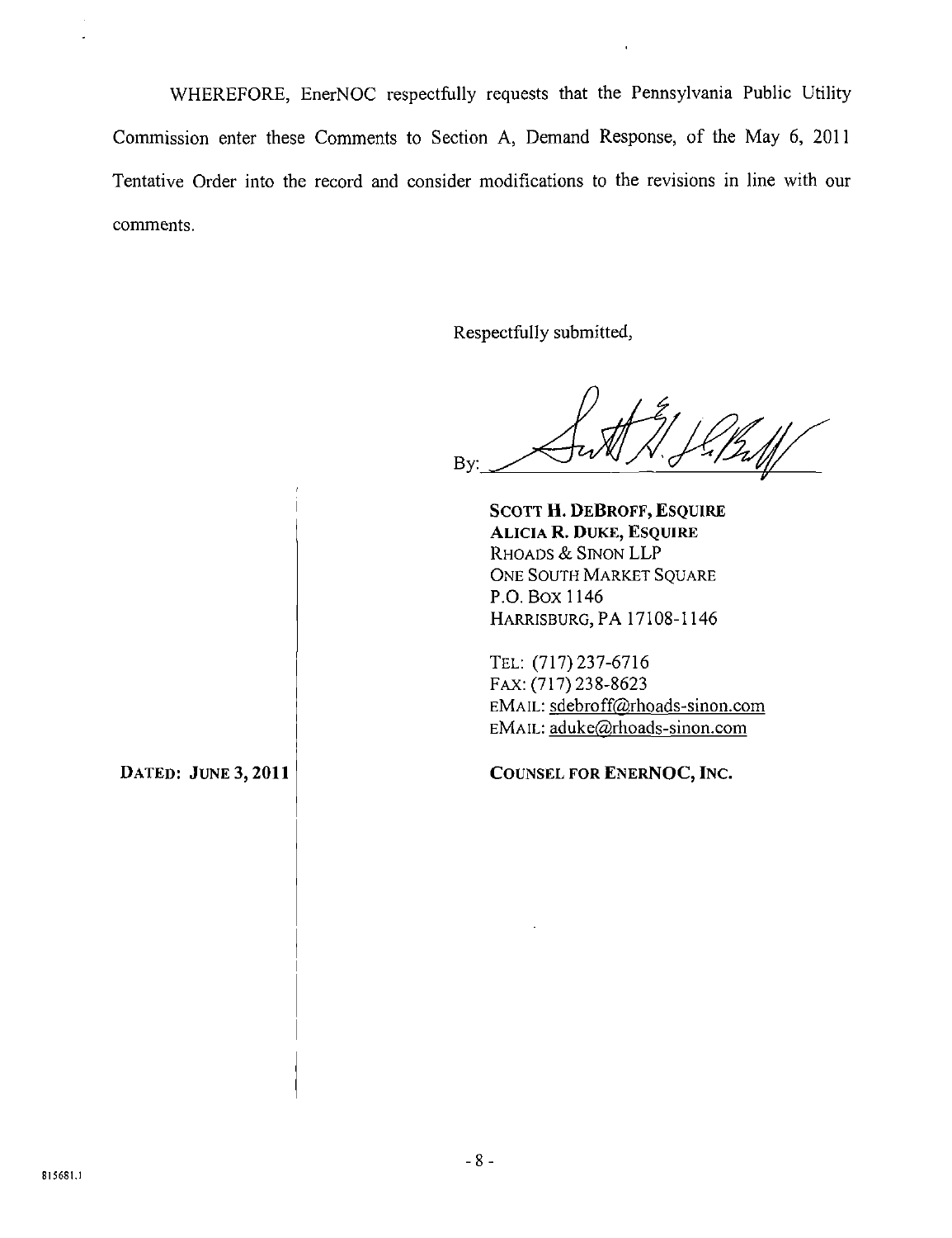## **COMMONWEALTH OF PENNSYLVANIA PENNSYLVANIA PUBLIC UTILITY COMMISSION**

IMPLEMENTATION OF ACT 129 OF 2008 - TOTAL RESOURCE COST (TRC) TEST 2011 REVISIONS

DOCKET NO. M-2009-2108601

### CERTIFICATE OF SERVICE

I hereby certify that I have served the foregoing document upon the parties, listed on the next

page, in accordance with the requirements of §1.54 (relating to service by a party).

**Dated: June 3, 2011 By:**  SCOTT H. DEBROFF, ESQUIRE ALICIA R. DUKE, ESQUIRE RHOADS & SINON LLP ONE SOUTH MARKET SOUARE P.O. Box 1146 HARRISBURG, PA 17108-1146 TEL: (717)237-6716 FAX: (717) 238-8623 EMAIL: SDEBROFF@RHOADS-SINON.COM EMAIL: ADUKE@RHOADS-SINON.COM COUNSEL FOR ENERNOC, INC. **SECRE1WRAS BUREAU**  $300 \,$   $\%$  $\Gamma$ 0:01 MA  $\cdot$   $\varepsilon$   $\frac{1}{3}$  MUL 110S **BECEMED**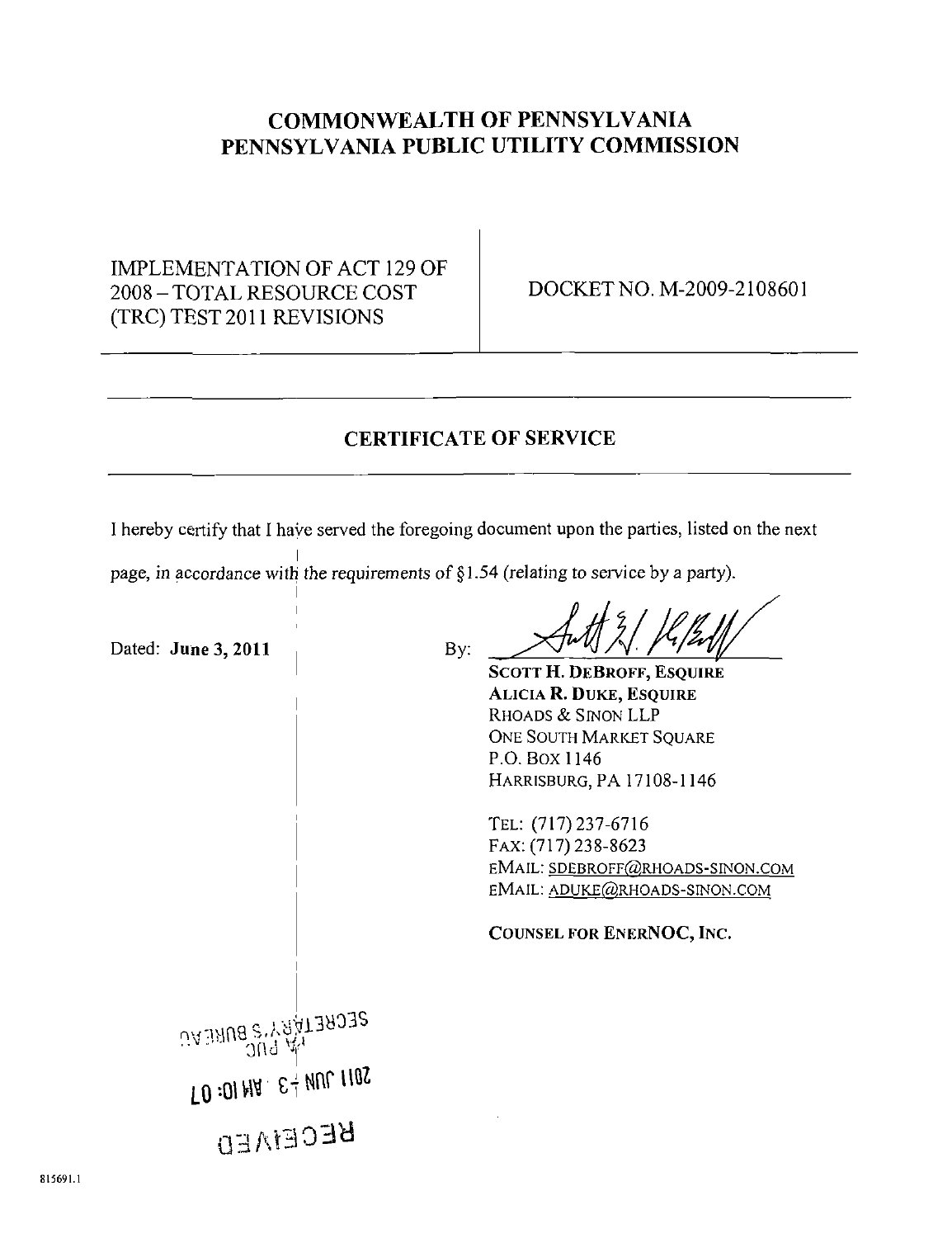# **CERTIFICATE OF SERVICE - M-2009-2108601**

| <b>GREG SHAWLEY</b><br>BUREAU OF CONSERVATION, ECONOMICS AND<br><b>ENERGY POLICY</b><br>GSHAWLEY@STATE.PA.US<br><b>VIA EMAIL ONLY</b>                                               | LOUISE FINK SMITH, ESQ.<br><b>ASSISTANT COUNSEL</b><br>FINKSMITH@STATE.PA.US<br><b>VIA EMAIL ONLY</b>                                                                                                                                                       |
|-------------------------------------------------------------------------------------------------------------------------------------------------------------------------------------|-------------------------------------------------------------------------------------------------------------------------------------------------------------------------------------------------------------------------------------------------------------|
| ROSEMARY CHIAVETTA, SECRETARY<br>PENNSYLVANIA PUBLIC UTILITY COMMISSION<br>P.O. BOX 3265<br>HARRISBURG, PA 17105-3265                                                               | TANYA J. MCCLOSKEY, ESQ.<br><b>SENIOR ASSISTANT CONSUMER ADVOCATE</b><br><b>OFFICE OF CONSUMER ADVOCATE</b><br>555 WALNUT STREET, 5TH FLOOR, FORUM<br><b>PLACE</b><br>HARRISBURG, PA 17101<br>TMCCLOSKEY@PAOCA.ORG                                          |
| PAUL E. RUSSELL, ESQ.<br><b>ASSOCIATE GENERAL COUNSEL</b><br>PPL ELECTRIC UTILITIES CORPORATION<br>TWO NORTH NINTH STREET<br>ALLENTOWN, PA 18101<br>PERUSSELL@PPLWEB.COM            | AMY WHITNEY BAER, ESQ.<br><b>REGULATORY AFFAIRS MANAGER</b><br>PECO ENERGY COMPANY<br>500 N. THIRD STREET, SUITE 800<br>HARRISBURG, PA 17101<br>AMY.BAER@EXELONCORP.COM                                                                                     |
| ANTHONY E. GAY, ESQ.<br>Assistant General Counsel<br><b>EXELON BUSINESS SERVICES COMPANY</b><br>2301 MARKET STREET, S23-1<br>PHILADELPHIA, PA 1910,1<br>ANTHONY.GAY(@EXELONCORP.COM | <b>DONALD GILLIGAN</b><br>PRESIDENT<br><b>NAESCO</b><br>1615 M STREET, NW<br>WASHINGTON, D.C. 20036<br>DONALDGILLIGAN@COMCAST.NET                                                                                                                           |
| BRADLEY A. BINGAMAN, ESQ.<br>FIRSTENERGY SERVICE COMPANY<br>2800 POTTSVILLE PIKE<br>P.O. Box 16001<br>Reading, PA 19612-6001<br>BBINGAMAN@FIRSTENERGYCORP.COM                       | DONNA M.J. CLARK, ESQ.<br>VICE PRESIDENT AND GENERAL COUNSEL<br>J. MICHAEL LOVE<br>PRESIDENT AND CEO<br><b>ENERGY ASSOCIATION OF PENNSYLVANIA</b><br>800 NORTH THIRD STREET, SUITE 301<br>HARRISBURG, PA 17102<br>DCLARK@ENERGYPA.ORG<br>MLOVE@ENERGYPA.ORG |
|                                                                                                                                                                                     |                                                                                                                                                                                                                                                             |

 $\mathbb{Z}^2$ 

J.